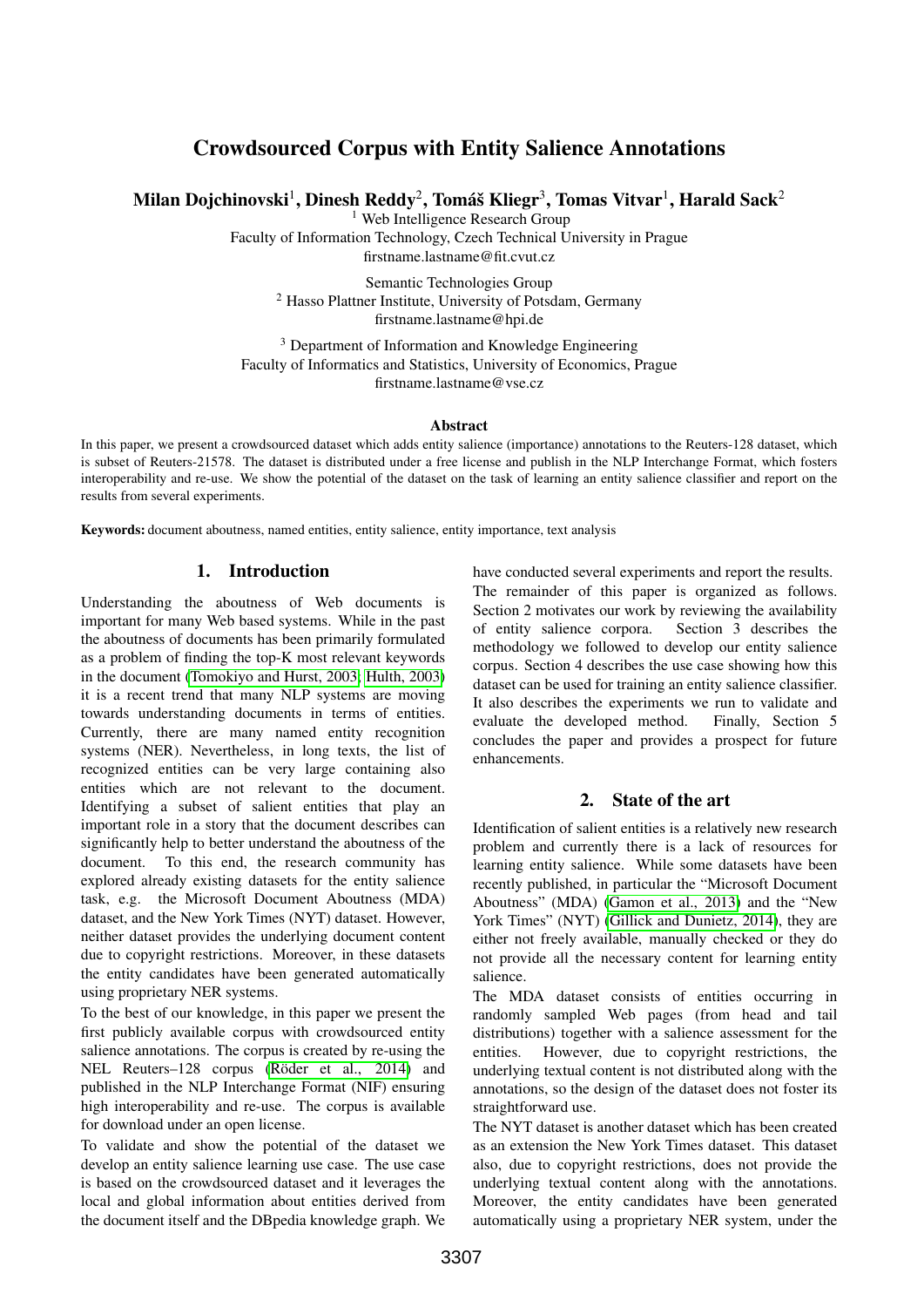assumption that the annotations are 100% correct. Furthermore, the salience annotations in the NYT dataset have also been automatically generated by aligning the entities in the abstract and the document under the assumption that every entity which occurs in the abstract is salient.

# 3. Crowdsourcing Entity Salience Annotations

In this section, we present the methodology of crowdsourcing the entity salience corpus as well as its specific features.

Our aim is to provide an entity salience corpus that is complete, publicly available, and manually evaluated by humans. To this end, we take up a recently published dataset Reuters-128 [\(Röder et al., 2014\)](#page-4-2) and crowdsourced the entity salience annotations. Reuters-128 is an English corpus stored in the NIF format, containing 128 economic news articles and has been initially proposed as a dataset for evaluation of NER systems. The dataset provides information for 878 named entities with their position in the document (begin and end offset) and a URI of a DBpedia resource identifying the entity. Since the dataset only provides information about named entities found in the corpus, we have further extended the dataset with "common entities" using Entityclassifier.eu NER system [\(Dojchinovski and Kliegr, 2013\)](#page-4-5) resulting in additional 3,551 entities. To obtain a gold standard of entity salience judgments we have used the crowdsourcing tool CrowdFlower<sup>[1](#page-1-0)</sup> to collect judgments from non-expert paid judges. The annotators have been given text and a highlighted entity, which has to be classified, following the approach taken by [Gamon et al. \(2013\)](#page-4-3), into one of the following three classes:

- Most Salient indicates that that document is mostly about entity, or entity plays a prominent role in the content of the document.
- Less Salient entity plays an important role in some parts of the document.
- Not Salient the document is not about the entity.

For each named and common entity in the Reuters-128 dataset, we have collected three judgments from annotators based in 15 different countries, including English-speaking countries, such as United Kingdom, Canada and United States. We have also manually created a set of test questions, which helped us to determine contributor's trust score computed by the CrowdFlower platform. Only judgments from contributors with trust score higher than 70% have been included in the ground-truth. If the trust score of a contributor falls bellow 70%, all his/her judgments were disregarded. Each task consisted of 22 questions that had to be answered in order to get the task completed.

Further, from different contributors we collected three judgments per question. Also, in order to collect judgments from different users, we have limited the maximum number of judgments per contributor to 352. The crowdsourcing took 36 days, and in total we have collected 18,058 judgments from which 14,528 have been considered as "trusted" and 3,530 as "untrusted" judgments. The interannotator agreement between the annotators was 63.66%. Aggregated result is chosen based on the response with the greatest confidence, where the agreement is weighted by contributor's trust score.

Statistics for the crowdsourced dataset are presented in Table [1.](#page-1-1)

| Corpus                      | Reuters-128 |
|-----------------------------|-------------|
| Documents                   | 128         |
| <b>Entity mentions</b>      | 4,429       |
| Unique entities             | 2.024       |
| Entities linked to DB pedia | 3,194       |
| Most salient entities       | 804 (18%)   |
| Less salient entities       | 1,750 (40%) |
| Not salient entities        | 1,875 (42%) |

<span id="page-1-1"></span>Table 1: Size metrics for the Reuters-128 entity salience dataset.

The dataset has been modelled and published in RDF using NLP Interchange Format (NIF) version 2.0 [\(Hellmann et al., 2013\)](#page-4-6). This assures easy use and high interoperability of the corpus and its annotations. The complete crowdsourced dataset has been converted in the NIF format and published $2$  under the Creative Commons Public Domain CC0 license<sup>[3](#page-1-3)</sup>.

# 4. Use Case: Learning Entity Salience

In order to validate and show the potential of the dataset, we developed a particular use case of the dataset in *learning entity salience*. As a prime source for learning we use the generated dataset, complemented with information about entities derived from the DBpedia knowledge graph. Figure [1](#page-2-0) illustrates our methodology of learning salience based on local features–derived from the document itself; and global features–derived from the DBpedia knowledge graph.

The set of local features is derived only from the information available within the document. The main assumption behind this set of features is that the salience is function of the document's structure. In other words, these features should elucidate the way authors i) write and structure articles, and ii) distribute the important entities in the document. The full set of local scope features is summarized in Table [2.](#page-2-1)

Although the evidence of entity salience can be derived effectively from the document content and its structure, extra information, derived from entity knowledge graph such as DBpedia [\(Lehmann et al., 2014\)](#page-4-7) can improve the accuracy of the learned entity salience model. To this end, we build a set of features derived from information

<span id="page-1-0"></span><sup>1</sup> <http://www.crowdflower.com/>

<span id="page-1-3"></span><span id="page-1-2"></span> $^{2}$ <http://ner.vse.cz/datasets/entitysalience-collection/> 3 <https://creativecommons.org/publicdomain/>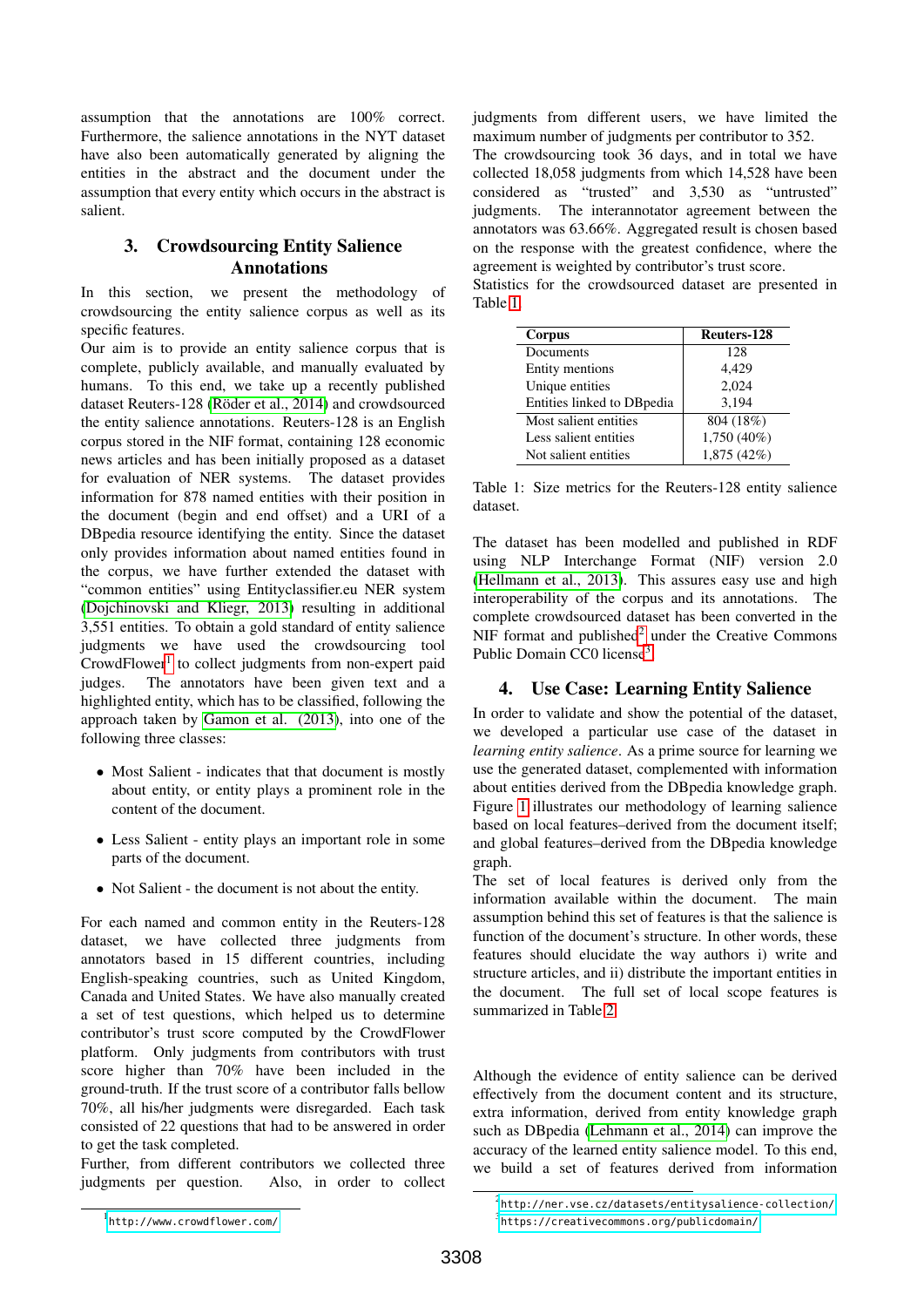

<span id="page-2-0"></span>Figure 1: Schematic overview of the methodology for identification of salient entities.

| Feature                    | <b>Type</b> | <b>Description</b>              | Feature               | <b>Type</b> | <b>Description</b>                     |
|----------------------------|-------------|---------------------------------|-----------------------|-------------|----------------------------------------|
| entity-type                | nominal     | The type of the entity: named   | page-rank             | numeric     | PageRank value for the given entity.   |
|                            |             | entity, common entity.          | hits                  | numeric     | HITS score for the given entity.       |
| 1st-begin-index            | numeric     | Begin index of the<br>first     | in-degree             | numeric     | Indegree score for the given entity.   |
|                            |             | occurrence of the entity in the | out-degree            | numeric     | Outdegree score for the given entity.  |
|                            |             | document.                       | num-triples           | numeric     | Number of triples describing the       |
| entity-occurrences numeric |             | Number of mentions of the       |                       |             | entity.                                |
|                            |             | entity in the doc.              | num-props             | numeric     | Number of properties describing the    |
| entity-mentions            | numeric     | number<br>Total<br>of<br>entity |                       |             | entity.                                |
|                            |             | mentions in the document.       | object-props          | numeric     | Number<br>of<br>object<br>properties   |
| unique-entities            | numeric     | Number of unique entities in    |                       |             | describing the entity.                 |
|                            |             | the document.                   | datatype-propsnumeric |             | Number<br>of<br>datatype<br>properties |
|                            |             |                                 |                       |             | describing the entity.                 |

<span id="page-2-1"></span>Table 2: Features computed from information available within the document.

available in DBpedia. There is twofold rationale for inclusion of the global features: first, authors write articles with the assumption that the readers have some background knowledge about the entities; and second, entities popular and central in external knowledge graphs could be also popular and play an important role in a document.

In order to compute the set of global features (see Table [3\)](#page-2-2) we have considered the English DBpedia 2014 pagelinks dataset<sup>[4](#page-2-3)</sup> and the DBpedia knowledge graph. Before computation of the features we have considered cleansing of the DBpedia pagelinks dataset and removed redundant information and links such as redirects which add noise.

Based on this dataset we have computed PageRank [\(Brin](#page-4-8) [and Page, 1998\)](#page-4-8), Hub and Authorities (HITS) [\(Kleinberg,](#page-4-9) [1999\)](#page-4-9), in–degree and out–degree metrics that can be considered as general importance or popularity of an entity. The features with global scope are summarized in Table [3.](#page-2-2)

#### <span id="page-2-2"></span>Table 3: Features computed from DBpedia.

## 4.1. Experiments

We have conducted several experiments in order to validate our dataset and evaluate its potential in learning entity salience. In the experiments we have addressed the following questions:

- *What machine learning algorithm performs the best for our entity salience method?*
- *What is the impact of individual and combined local and global set of features on the performance?*
- *How does the quality of the entity links influence the performance of learning entity salience?*

For the experiments we used the complete Reuters-128 dataset and we performed ten-fold cross validation by partitioning the dataset into ten equal partitions and performing ten cross-validations while training on nine partitions and evaluation on one.

Further, in the experiments we consider the following two baseline methods against which we compare our method.

<span id="page-2-3"></span><sup>4</sup> [http://data.dws.informatik.uni-mannheim.de/dbpedia/](http://data.dws.informatik.uni-mannheim.de/dbpedia/2014/en/page_links_en.ttl.bz2) [2014/en/page\\_links\\_en.ttl.bz2](http://data.dws.informatik.uni-mannheim.de/dbpedia/2014/en/page_links_en.ttl.bz2)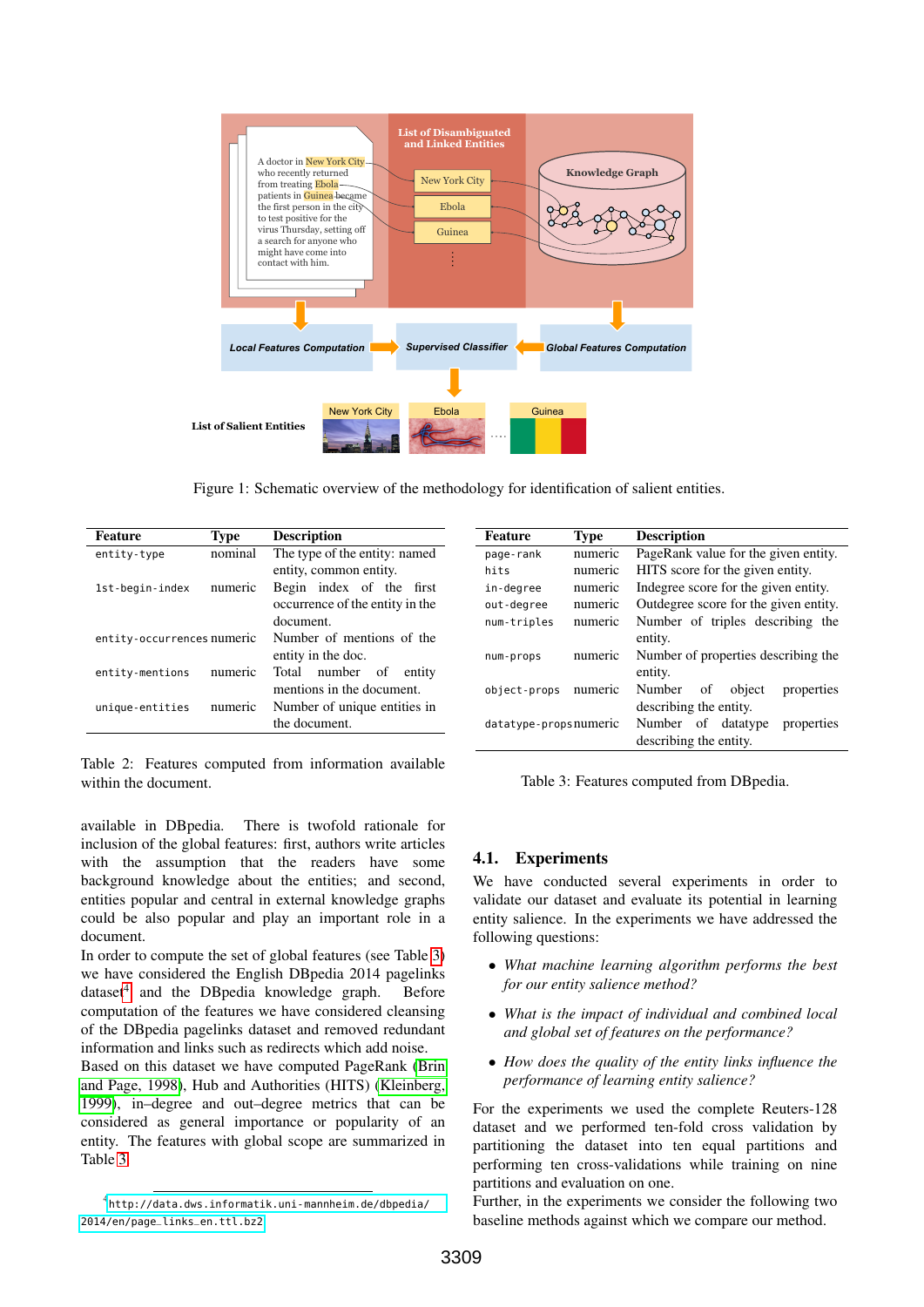- *Positional Baseline.* An entity is considered as salient only if the begin index of the first occurrence in the document is within the first 100 characters. This also corresponds to a typical sentence length, which in average is around 100 characters long.
- *Entity Frequency Baseline.* This baseline method is learning from the frequency of the entity in the document. As a learning algorithm, for this method we have used the Random Forest (RF) tree algorithm.

Experiment 1: Comparison of Various Algorithms. In this experiment, we applied various machine learning algorithms to find the most suitable one for learning entity salience. We have experimented with 5 well-known machine learning algorithms: Naive Bayes (NB), Support Vector Machines (SVM) with polynomial kernel, k-Nearest Neighbor (k-NN) with euclidean distance function and k=1, C4.5 decision tree classifier and Random Forest tree classifier with maximum tree depth of 13[5](#page-3-0) and the number of trees set to 30.

|               | Reuters-128      |        |       |  |
|---------------|------------------|--------|-------|--|
| ML algorithm  | <b>Precision</b> | Recall | F1    |  |
| Naive Bayes   | 0.518            | 0.488  | 0.391 |  |
| <b>SVM</b>    | 0.534            | 0.504  | 0.416 |  |
| k-NN          | 0.566            | 0.564  | 0.565 |  |
| $C_{4.5}$     | 0.586            | 0.586  | 0.586 |  |
| Random Forest | 0.612            | 0.608  | 0.607 |  |

<span id="page-3-1"></span>Table 4: Results for different learning algorithms.

The results show (see Table [4\)](#page-3-1) that the best performing algorithm is the Random Forest decision tree based classifier with F1 0.607. The second best performance shows the C4.5 decision tree based classifier, with 0.586 F1. The worst performance shows the NaiveBayes classifier with 0.391 F1. For comparison, the Random Forest compared to NaiveBayes shows improvement of nearly 55% which shows that the decision tree based classification algorithms are more suitable for learning entity salience than the simple learning algorithms (k–NN), probabilistic classifiers (NaiveBayes) or associated based learning classifiers (SVM).

The scores reported in Table [4](#page-3-1) are computed as "weighted average" for all classes. In Table [5](#page-3-2) we report the scores for the "most salient" class only and compares our approach to the baseline methods.

|                           | Reuters-128 |        |       |  |
|---------------------------|-------------|--------|-------|--|
| Method                    | Precision   | Recall | F1    |  |
| Positional baseline       | 0.518       | 0.488  | 0.391 |  |
| Entity frequency baseline | 0.437       | 0.133  | 0.204 |  |
| Our with Random forest    | 0.693       | 0.516  | 0.592 |  |

<span id="page-3-2"></span>Table 5: Evaluation results for different baseline methods for the "*most salient*" class.

Experiment 2: Feature Analysis. In this experiment, we have focused on analysis of the features and their impact on the performance. We have evaluated the contribution of each feature with local and global scope. The contribution of each individual feature has been evaluated by incrementally adding new features, starting with the begin-index feature for the local feature set, and page-rank for the global feature set. Table [6](#page-3-3) summarizes the results from the evaluation.

The results show that the model based on the local features achieves better results than the model based on the global features. It can be also observed that a model which considers both, the local and the global features, achieves better results than model which considers the local or the global features only. Nevertheless, both, the global and the local features achieve sufficiently good performance to be considered individually, when one or another feature family is not available.

|                              | <b>Reuters-128</b> |        |       |  |
|------------------------------|--------------------|--------|-------|--|
| <b>Features</b>              | <b>Precision</b>   | Recall | F1    |  |
| 1st-begin-index              | 0.496              | 0.493  | 0.492 |  |
| + entity-occurrences         | 0.533              | 0.531  | 0.530 |  |
| + entity-mentions            | 0.568              | 0.566  | 0.565 |  |
| unique-entities<br>$\ddot{}$ | 0.587              | 0.585  | 0.585 |  |
| + entity-type                | 0.596              | 0.593  | 0.592 |  |
| page-rank                    | 0.451              | 0.455  | 0.394 |  |
| + hits                       | 0.514              | 0.497  | 0.461 |  |
| + in-degree                  | 0.516              | 0.504  | 0.483 |  |
| + out-degree                 | 0.505              | 0.497  | 0.481 |  |
| num-triples<br>$\ddot{}$     | 0.520              | 0.508  | 0.492 |  |
| num-properties<br>$\ddot{}$  | 0.524              | 0.509  | 0.492 |  |
| + num-object-properties      | 0.522              | 0.507  | 0.490 |  |
| + num-datatype-properties    | 0.521              | 0.507  | 0.489 |  |
| all combined                 | 0.612              | 0.608  | 0.607 |  |

<span id="page-3-3"></span>Table 6: Evaluation results for different features.

Experiment 3: Impact of the Entity Linking. The quality of the links identifying the entities is crucial for computation of different features. Based on these URIs we can compute the number of occurrences of an entity, or count the number of unique entities. Moreover, by linking the entities with an external knowledge graph we can compute various graph metrics, such as the PageRank, HITS or in/out degree.

To evaluate the impact of the quality of entity linking, we randomly created incorrect links in the dataset. Five versions of the dataset were created with different amount of incorrectly linked entities. According to the results from the first experiment, for this experiment, we trained the models using the Random Forest learning algorithm. The results from the experiment are presented in Table [7.](#page-4-10)

The results from the experiment show that the entity salience learning is influenced by the quality of the entity linking where 10% of incorrectly linked entities results in

<span id="page-3-0"></span><sup>&</sup>lt;sup>5</sup>The tree depth 13 corresponds to the number of used features.